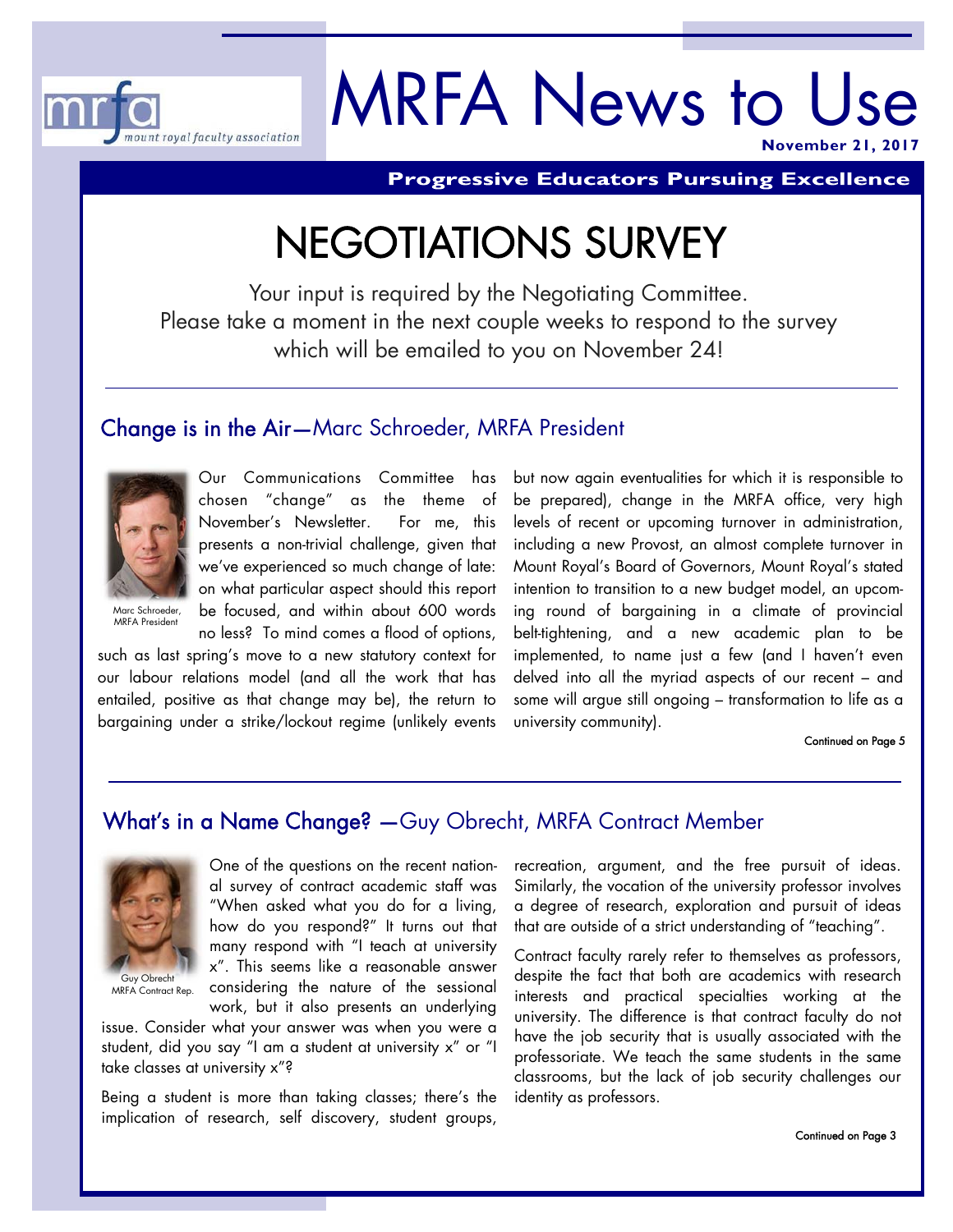Bargaining Update, November 20, 2017—Lee Easton

# **Bargaining updates are only provided in the print edition of the News to Use. Please refer to your print edition or email office@mrfa.net for a copy.**



Lee Easton VP Negotiations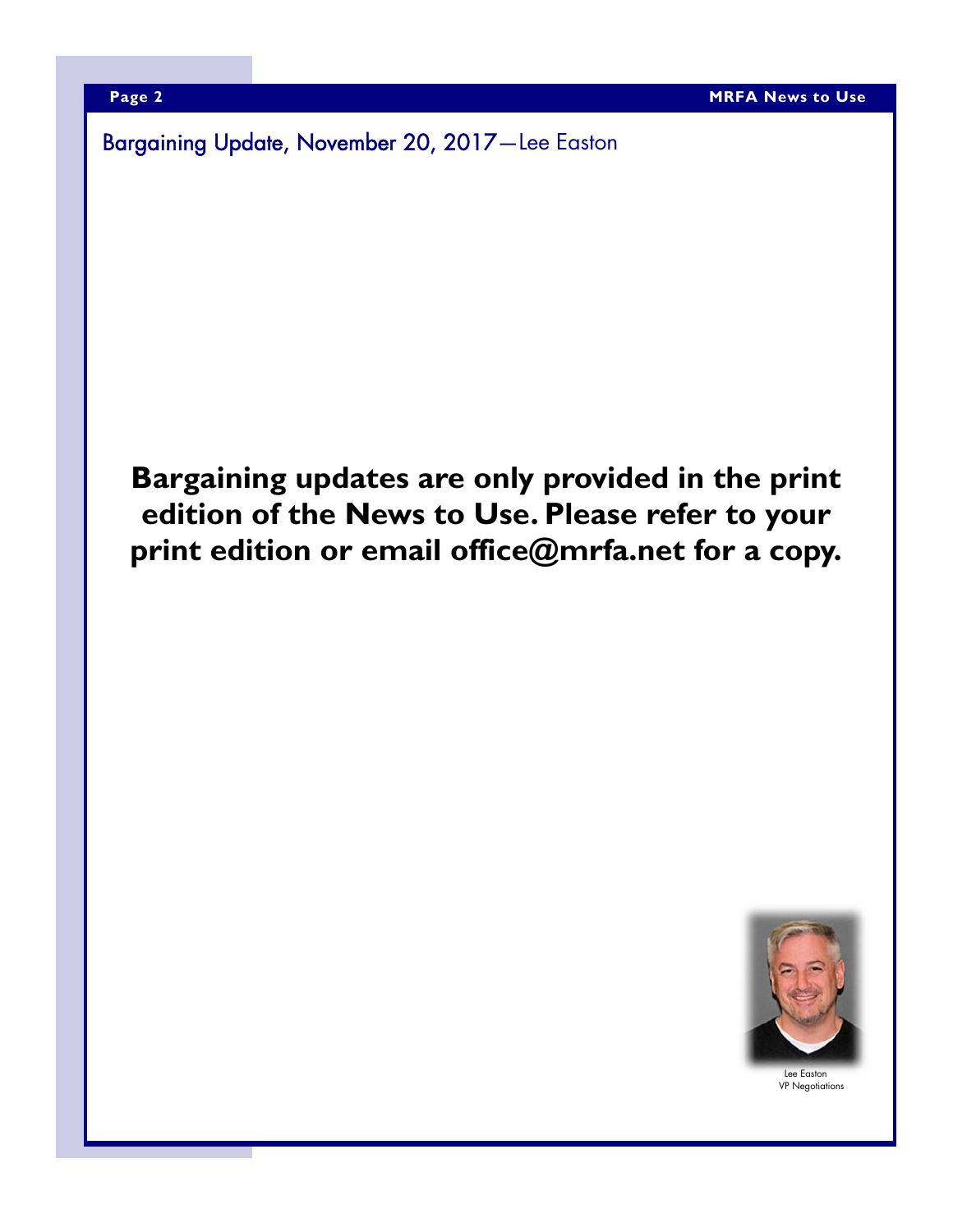#### **A April 23, 2017 Page 3 Page 3 Page 3**

Some Things Never Change – take time to relax and attend our upcoming annual holiday parties. You deserve a break after this busy semester!!



### What's in a Name Change? (Continued) – Guy Obrecht

In the collective agreement a few rounds ago, the definition of contract faculty as "part-time" was changed to "Contract Employee", and we are now usually referred to as contract faculty. This was an important change because it dealt with the fact that many "part-time" faculty members were actually working full-time, often including nights and weekends, in order to make a living.

The change didn't extend to Full-time Employee though; this category remains for tenured and tenurable faculty or full-time lab instructors. It doesn't really make sense that temporality is associated with one group and contract with another. One way to reconcile this inconsistency would be to change the designation of "full-time" to "regular". Such a change would be more congruent with the idea that we are all faculty equally committed to the principles of the academy, including open discourse, teaching, knowledge, critical thinking, and fairness. Some of us are on short contracts while others are tenured and

contractually obligated to do other things. The difference is the contract, not the amount of time we devote to our vocation.

Ultimately, it is the nature of the contract, not the name, that is challenging the identity of the faculty member. One thing that we have been talking about on the executive and the negotiations committees is "regularization" language that would lead to more job security and a pathway towards academic rank. Wording the CA in a way that is logically consistent over employment categories might be a symbolic first step in this direction.

"we are all faculty equally committed to the principles of the academy, including open discourse, teaching, knowledge, critical thinking, and fairness"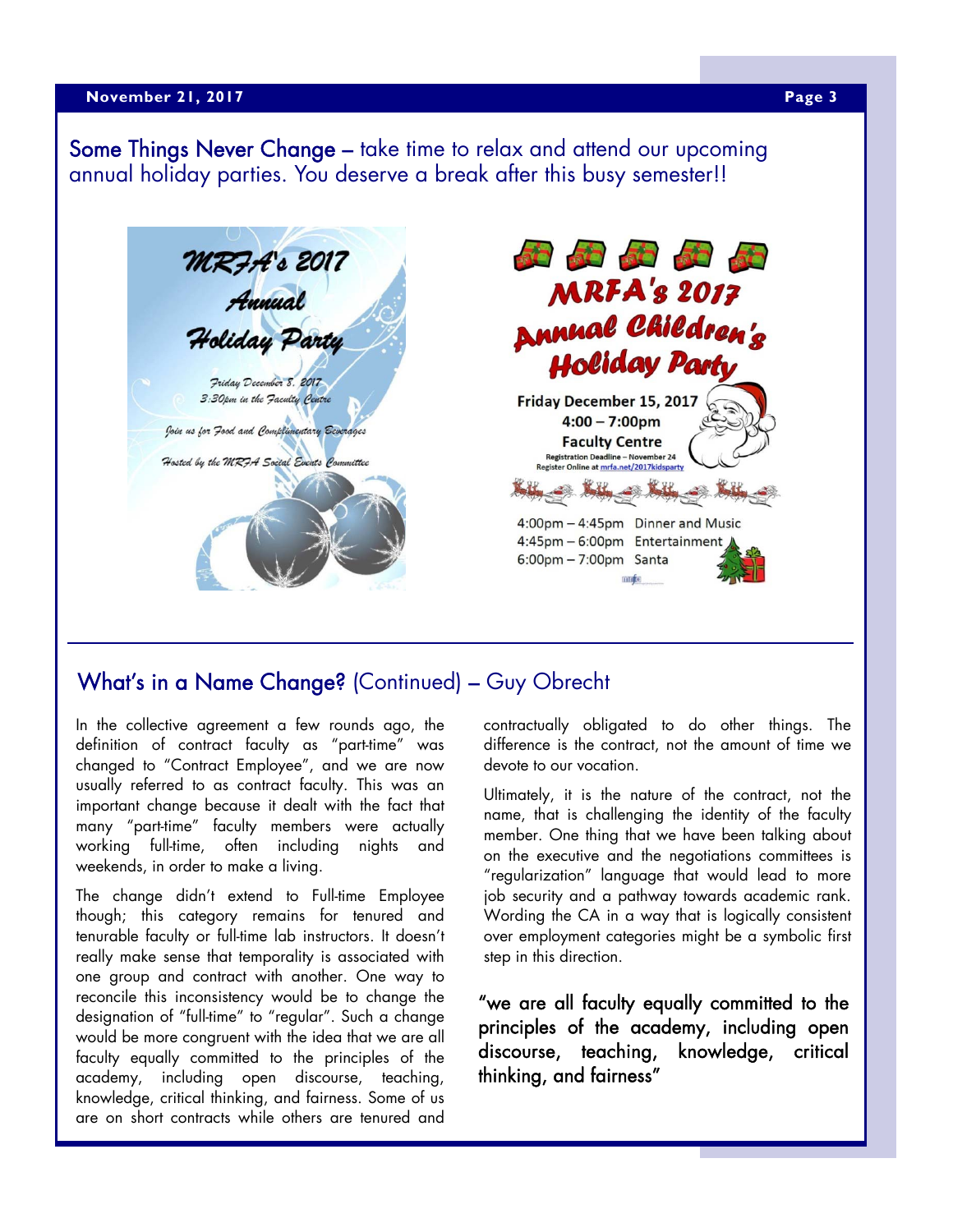### PSE in the News: Ontario College Faculty Are Seeking Change

#### Karen Atkinson Leadbeater

On October 16th 12,000 faculty (including professors, instructors, counselors, and librarians) at 24 Ontario colleges went on strike. This strike affected approximately 500, 000 students and continued for five weeks<sup>1</sup>. The job action was initiated when a proposal from the Ontario Public Service Employee Union calling for full-time faculty to match the number of faculty members on contract, as well as improvements in job security and a louder voice for faculty in academic decision making was denied by the College Employer Council2 . This strike has shed light

#### "This strike has shed light on the scale and impact of precarious labour in academia in Canada. In particular, the detrimental effects of the poor working conditions that accompany part-time unpredictable work"

on the scale and impact of precarious labour in academia in Canada. In particular, the detrimental effects of the poor working conditions that accompany part-time unpredictable work were highlighted. Kimberly Ellis-Hale, a contract faculty member from Wilfred Laurier University describes a "constant grinding level of stress and worry" that hangs over non-permanent faculty at her institution $^3.$ She also points out that "Universities are public institutions that should be model employers, but they're not leading

by example." Frankie Cachon, from the University of Windsor notes the irony in the current situation as she says "We draw people to post-secondary education on the promise that you will get a good job, and the people who are teaching you do not have a good job."3 Full-time faculty and those outside of academia may be tempted to respond to the plight of precariously employed academics by urging them to just quit and do "something else with their PhDs."4 However, as a recent opinion piece from former part-time professor John Warner states "Telling Adjuncts to Quit Is Giving Up on Education."5 He argues that we must "protect the value of academic labour" and this begins with improving the plight of contingent faculty with better pay, and increased job security. So, while I didn't celebrate the Ontario college faculty strike, for the challenges it posed to students and faculty, I was hoping that it would force at least a small improvement in the working conditions of contract faculty and maybe a reduction in our reliance on a completely flexible work force in the academe. Unfortunately, on November 19, the Ontario government passed back-to-work legislation, which likely diminished the opportunity for improvement.6 As Andrea Horwath, leader of the ON provincial NDP said "We still have a broken college system to deal with where 70 per cent of the faculty are not earning decent wages."6



1.Rushowy K, Gordon A. Striking faculty, colleges resume talks after. Toronto Star. Nov 16, 2017. 2.Denette N. Faculty at 24 Ontario colleges going on strike. Globe and Mail. Oct 15, 2017.

3.Fitzpatrick M. Ontario college strike spotlights 'new norm' of precarious labour in academia. CBC. Oct 22, 2017. 4.Potter CB. Angry about adjuncting? Inside Higher Ed. Oct 16, 2017.

5.Warner J. Telling Adjuncts to quit is giving up on education. Inside Higher Ed. Oct 17, 2017.

6.Ibrahim S. Ontario college strike ends as back-to-work legislation passed. CBC. Nov 19, 2017.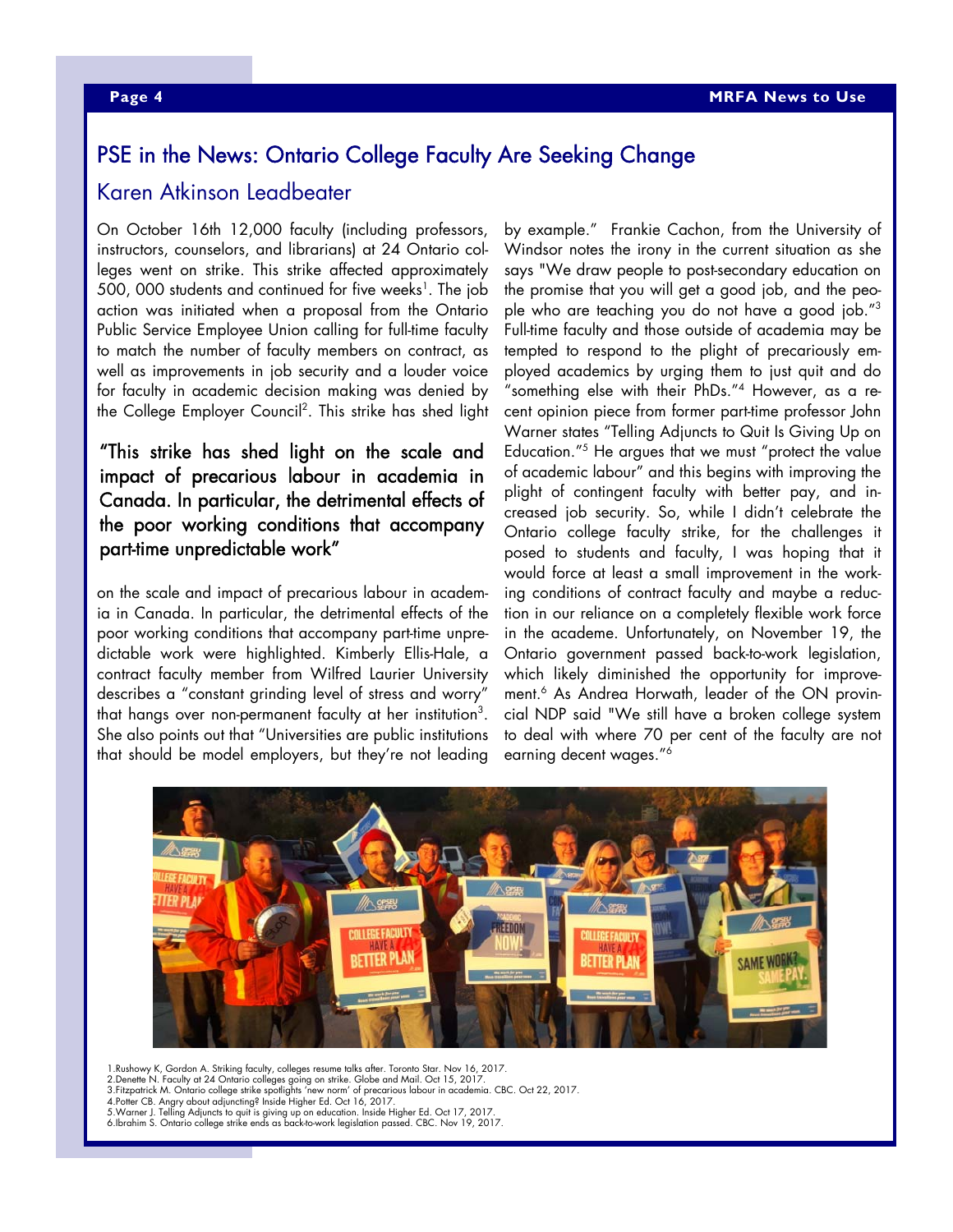#### **A April 23, 2017 Page 5 Page 5**

### Change is in the Air (Continued) —Marc Schroeder, MRFA President

Actually, I'd like to use this column to remind our members of another upcoming change; one that is important to me, if not to you. Specifically, my last year as MRFA President ends on June 15. It is hard for me to believe

### **"**My last year as MRFA President ends on June 15"

that the time has passed so quickly, but I am indeed well into my second year of my second (twoyear) term and will hit my term limit under our Bylaws this spring. Lest there be any doubt, I consider

our Association's term limits to be healthy things. There are several reasons, but for me the most important is that a President's view of the institution shouldn't be allowed to drift too far from the realities of day-to-day academic work. In short, you have to see yourself as nothing other than a member of the group you happen to be (temporarily) representing. I continue to find this job endlessly fascinating, challenging and rewarding. It's equally true that I'm very much looking forward to getting back to my department colleagues and students, my teaching, and some research. After all, passion for teaching Computer Science is why I decided to build my career at Mount Royal in the first place. To be clear, this column isn't a swan song. I still have many initiatives to see through this year, and goals to pursue before summer, and then plans to do all I can to assist the Executive Board into 2018-2019 as Immediate Past President. I'm certainly not going to check out of Association work.

In the end, my real objective in writing this report is to remind you that it's time for potential candidates to start imagining themselves in the role. To be honest, I hadn't considered running in 2014 until it was suggested to me by one or two colleagues. At first I balked. But then I played with the idea and, eventually, the excitement of the challenge grew to outweigh the trepidation. I'm hoping that some of you start to give this some consideration in the safety of your own, private thoughts. I could list the names of many of you (although I won't), from all walks of life, who would make outstanding leaders of our Association. Remember also that there's not one, perfect preparatory pathway or set of experiences that qualify a member for this or other executive officer positions.

The next MRFA President, as well as the next VP Policy and Senior Grievance Officer, the next Contract Faculty Representative, the next Treasurer, the next Communications Officer and the next Member at Large (not all of which are filled by incumbents hitting term limits) will be elected at our Annual General Meeting on May 11, 2018.

"there's not one, perfect preparatory pathway or set of experiences that qualify a member for this or other executive officer positions."

The Mount Royal Faculty Association provides a collective voice for faculty, promotes tenure and academic freedom, advocates for the highest standards of professionalism in higher education, and upholds the values of diversity, equity and human rights.

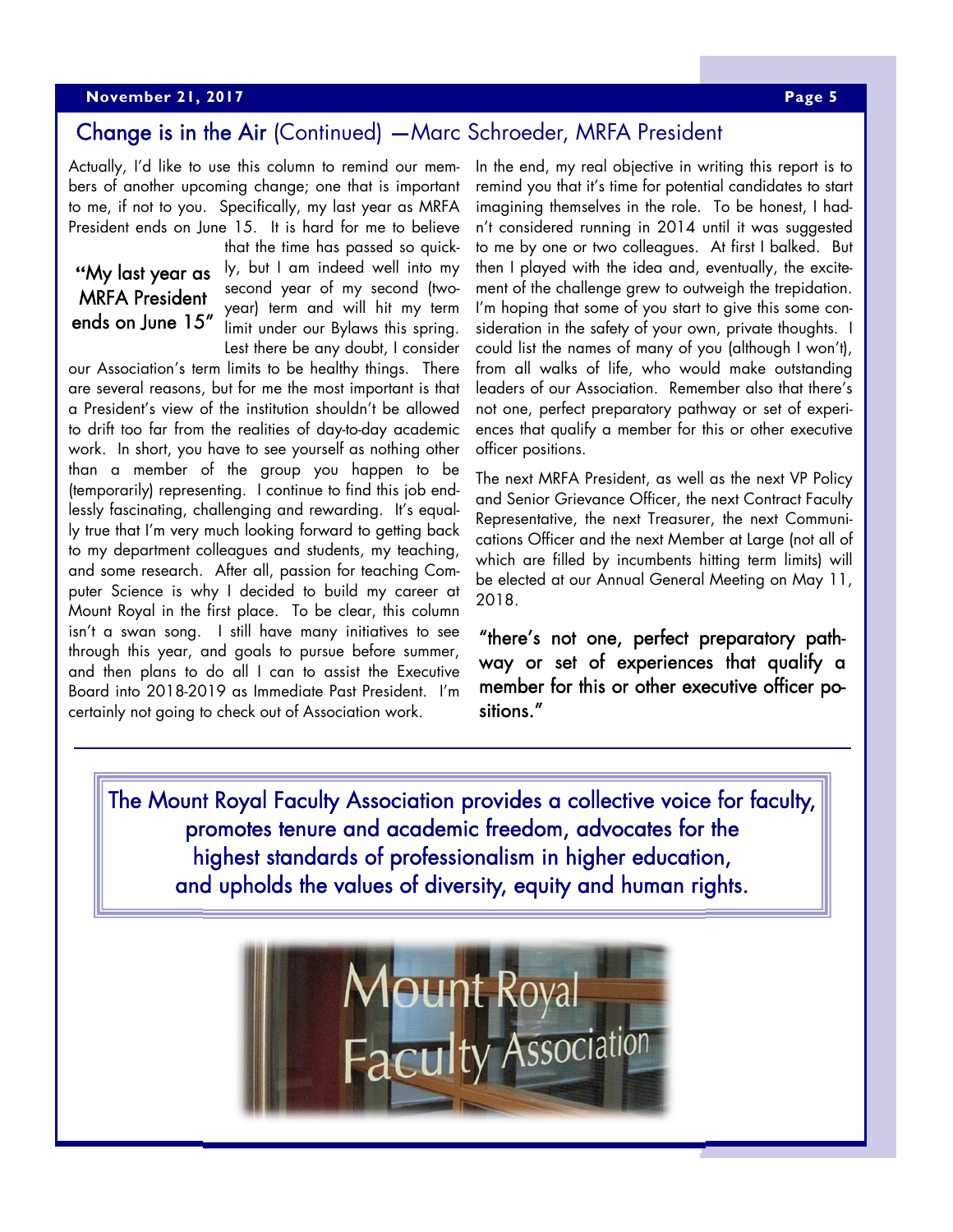#### Taking Time to Listen—Karen Owen



MRU faculty in class





This summer about 20 MRU faculty changed things up a bit.

We were the students and our class was a field just outside the town of Banff surrounded by the Rocky Mountains.

The goal was to explore Indigenous ways of knowing with the help of elders from the Stoney Nakoda nation.

The Stoney Nakoda nation has a strong oral tradition and the faculty members were invited to listen and learn. Alice Kaquitts, an elder, said while she values the oral tradition it means her culture is written from an outsider's perspective. Therefore, "I do believe it's time we start sharing our culture and knowledge from our perspective," said Kaquitts.

She also hopes more people, including faculty and students at MRU, will appreciate oral traditions and added, "I know from an academic perspective" oral narratives aren't valued as highly as written material.

One of goals of Mount Royal University's Indigenous Strategic Plan is, "to respect and embrace Indigenous knowledge and ways of knowing".

Listening rather than just reading has to be part of that plan according to the elders.

Kaquitts added elders are willing to come into MRU classrooms, "You can hear directly from us. Let us be part of the institution. We can share our culture from our perspective."<br>Alice Kaquitts, Stony Nakoda Elder

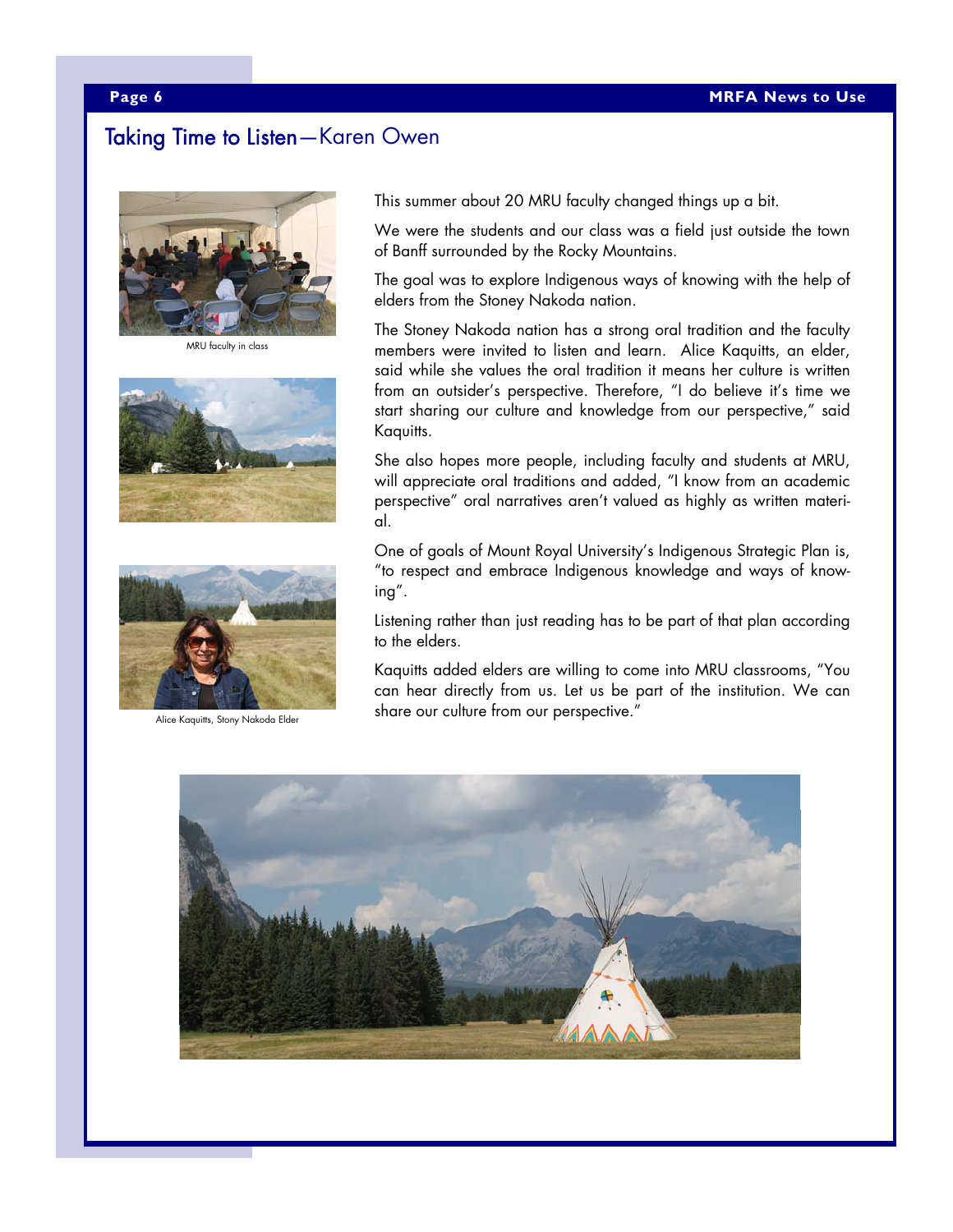#### **A Apple 2017 Page 7 Page 7 Page 7 Page 7 Page 7 Page 7 Page 7 Page 7**

#### The Obesogenic Environment—Joyce Woods



Joyce Woods, Nursing & Midwifery

A new term is getting attention as it is closely linked to diabetes, cardiovascular disease, osteoarthritis, depression and certain types of cancer - that term is "obesogenics." It is linked to an environment that tends to generate, create or cause people to become excessively overweight. This means..., environments that increase stress, promote increased food intake, especially of

unhealthy foods, type of work and workload, sedentary work, lifestyle and physical inactivity.

We can't ignore this, as obesity has become the second highest cause of preventable death following tobacco use. Of course, this also includes the vast amount of mechanized labor-saving and entertainment devices designed to decrease our activity. This not only has huge implication for the economy and the health care system, but the employer should be equally as concerned since obesity is closely linked to employee lost time at work due to illness and injury (ergonomics), stress leading to excessive eating, weight gain, and often results in decreased productivity.

#### "research has shown that chronic stress exposure can affect the brain's response to high calorie food cues and predispose to obesogenic eating habits including heightened response to palatable food cues and habitual comfort eating"

It is interesting that the numbers are worse with skilled professionals. Some analyses estimate the cost to employers of obesity-related presenteeism is greater than the direct costs of the medical care required by those employees. It is well-documented that obesity is closely associated with increased rates of absenteeism, reduced productivity, longer sick leaves (requiring job replacement), and increased workers' compensation claims. In addition, research has shown that chronic stress exposure can affect the brain's response to high calorie food cues and predispose to obesogenic eating habits including a heightened response to palatable food cues and habitual comfort eating (Tyron, et al., 2013).

"Employers need...look for areas where they can systematically, and legitimately, affect behaviour in order to encourage and assist employees."

Effects of an adverse environment in the workplace are daunting. These include heavy workloads, long work hours, work environments (noise, air quality, etc), stress related to job performance and evaluation, management style, role conflict or ambiguity, lack of appreciation or valuing, and morale in the workplace, to name a few.

Of course, we must all take responsibility for our health by maintaining good eating habits, get proper sleep and rest and be active, but is there also a responsibility of the employer? Employers need to survey their environments and look for areas where they can systematically, and legitimately, affect behaviour in order to encourage and assist employees in a direction that will make their lives go better. Literature abounds on actions the employer can do to help reduce stress in the workplace, the most common being keeping job demands reasonable, recognizing individual results and skills, valuing, involving employees in decision-making, being transparent, and perhaps most important of all, have an understanding attitude.

Of all the advice given to employers to improve the workplace environment, I am most impressed with the actions taken by Google. Google is amongst the most successful businesses in the world and provides a great example of workplace satisfaction and healthy workplace environment. Google allows their employees to spend 20 percent of their time working on their own projects, stating that this policy encourages innovation and creativity - something every employer should want. That may not be something every company or organization can do, but giving employees just a few minutes away from their desk to clear their heads and rejuvenate, works wonders.

If you were asked two questions, 1) what can you do to improve the workplace environment, and 2) what can your **employer** do to improve the workplace environment, I wonder what you would say. Think about it, and better still, be pro-active and share it.